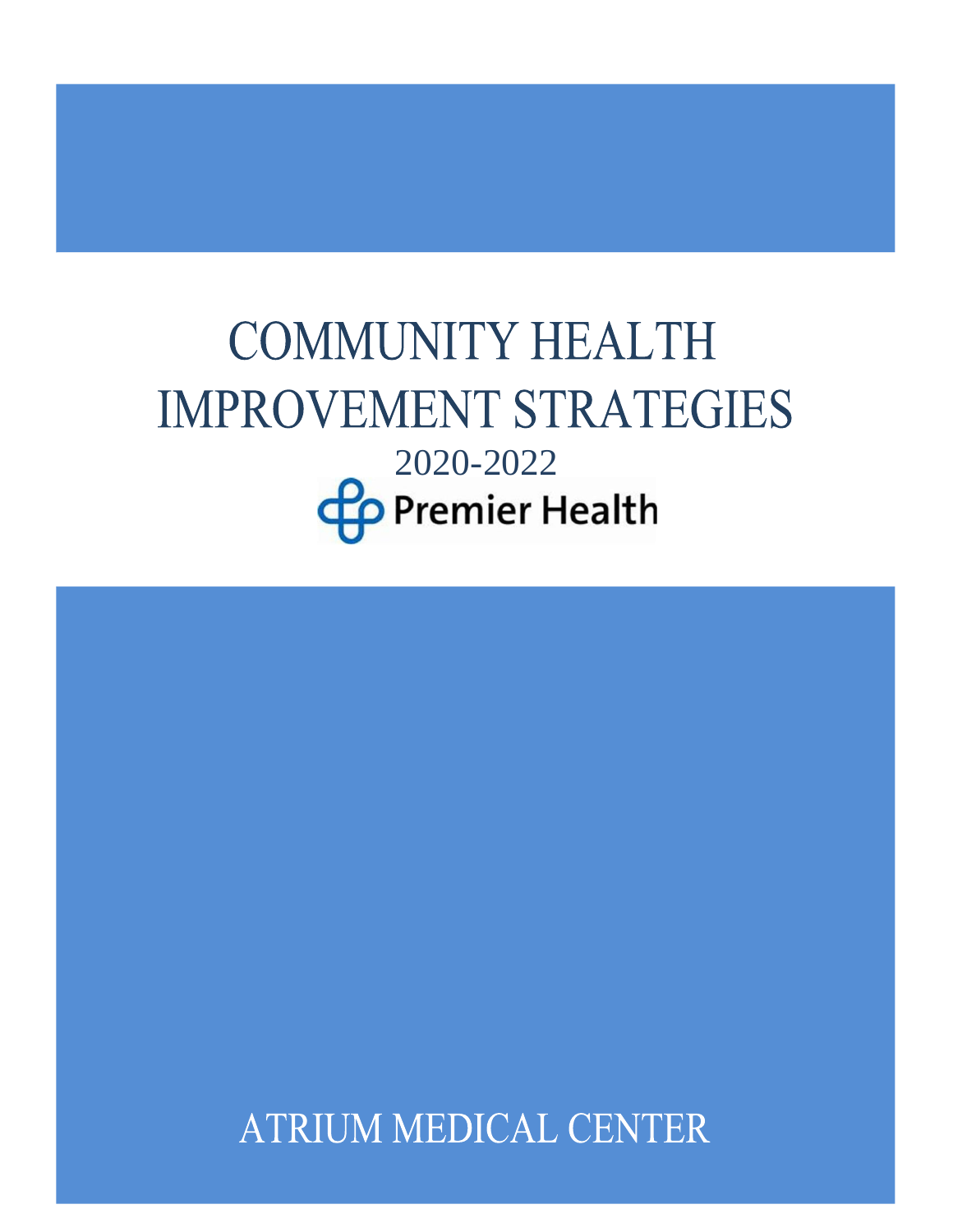Atrium Medical Center (AMC) is part of Premier Health, the largest private, nonprofit, comprehensive health care system in Southwest Ohio. AMC is committed to improving the health of the communities it serves with high quality, cost-competitive health services. AMC serves Southwest Ohio from its Middletown campus. It is Warren County's only [Level III](https://www.premierhealth.com/services/emergency-and-trauma/trauma-services/atrium-medical-center)  [Trauma Center](https://www.premierhealth.com/services/emergency-and-trauma/trauma-services/atrium-medical-center) and [Primary Stroke Center.](https://www.premierhealth.com/services/neuroscience/stroke) It is also the only accredited Chest Pain Center in Butler and Warren Counties. It offers maternity, cancer, orthopedics, and heart care, among other services. AMC is the region's only Level I Trauma Center. It has earned accreditation as a Comprehensive Stroke Center for the specialized care of complex strokes. The hospital has also achieved Magnet® Recognition for excellence in patient care.

# **Mission**

We will improve the health of the communities we serve with others who share our commitment to provide high quality, cost-competitive health services.

# Communities Served

The primary service areas identified for Atrium Medical Center are Butler and Warren Counties in Ohio.

# Prioritization of CHNA Community Health Needs

## *Criteria for Prioritizing*

The priorities for Atrium Medical Center are the top community health needs identified in the Community Health Needs Assessment (CHNA). Five health issues achieved consensus as high priorities by these participants and were supported by the secondary data. They align with Premier Health's approach to community health, which has focused on substance abuse; hunger and food insecurity; physical literacy and chronic disease; and access to care and services to improve birth outcomes.

## *Prioritization Process*

Priorities were determined by the number of votes in community meetings; the number and percentage of mentions on surveys; and, for secondary data, data worse than state or national data, trending in the wrong direction, and impacting multiple counties. Hospital leaders met on September 13, 2019. They endorsed the priorities identified in the CHNA and discussed appropriate implementation strategies.

#### *Priorities*

Among the health and non-health needs identified in the CHNA, AMC's top priorities will be:

- Access to care and/or services
- Chronic disease
- Healthy behaviors
- Substance abuse and mental health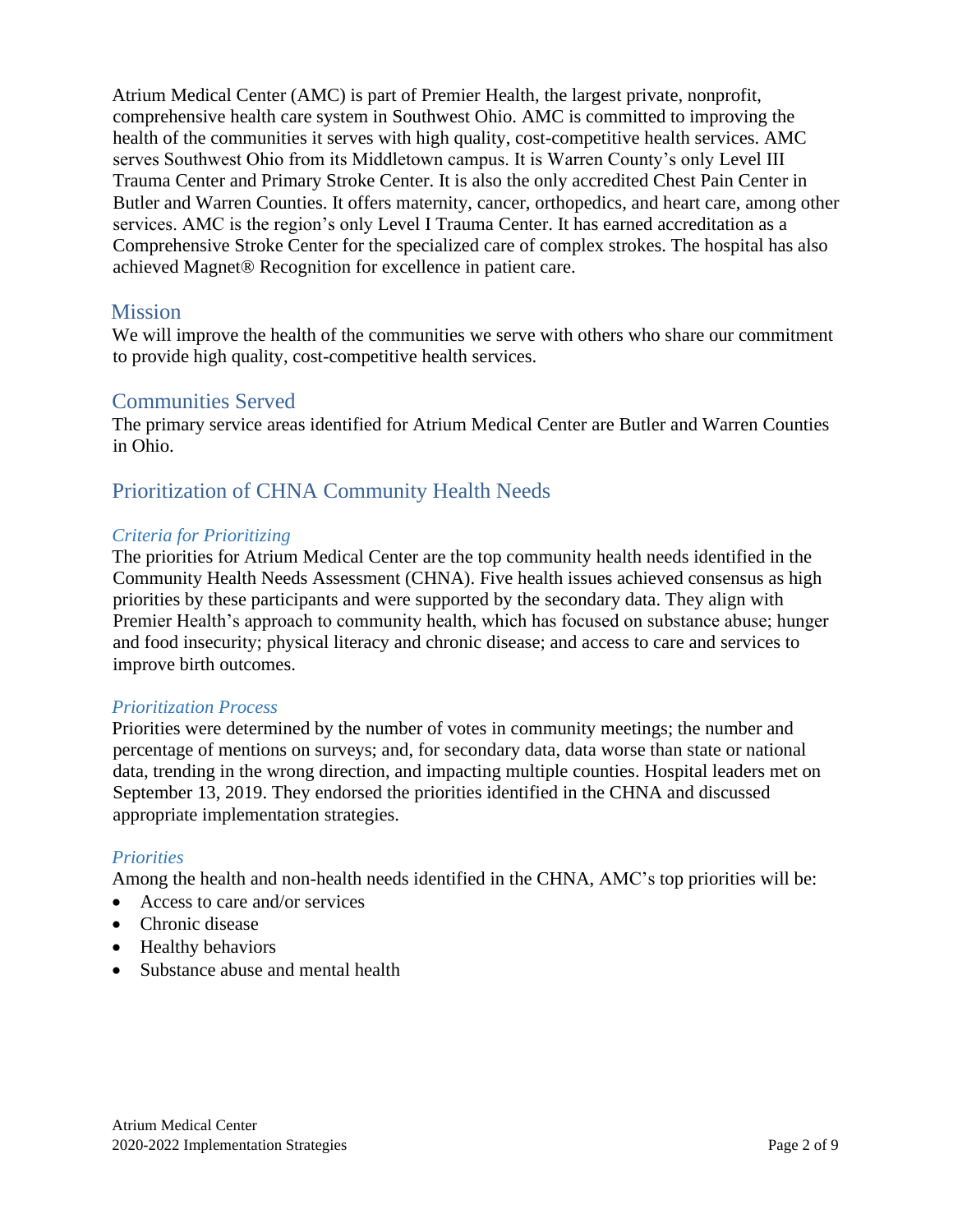# Process for Strategy Development

Premier Health's System Director for Community Benefits, Shaun Hamilton, convened the hospital team to develop the implementation strategies for these priorities. Assisting the team was consultant Gwen Finegan, who also led the CHNA process.

Participants at the September 13, 2019 meeting included:

- Keith Bricking, President, Atrium Medical Center (AMC)
- Marquita Turner, Chief Nursing Officer/Chief Operating Officer, Atrium Medical Center
- Rhonda Seidenschmidt, Vice President, Operations, Atrium Medical Center
- Mike Stautberg, President, AMC Foundation
- Paula Thompson, President & CEO, Fidelity Health Care
- Jennifer Burcham, Site Manager, AMC Communications
- Shaun Hamilton, Director, Community Health
- Gwen Finegan, Consultant

From January 27, 2020 to February 20, 2020, Roopsi Narayan, Director, Premier Community Health and System Community Benefits, held phone call meetings and exchanged emails with the following individuals from within Premier Health:

- Dr. Marc Belcastro, Chief Medical Officer and VP, Medical Affairs
- Diane Ewing, Chief Liaison-CEO and VP, Government Affairs
- Tina Gregory, Associate Chief Nursing Officer, Atrium Medical Center
- Barbara Johnson, Chief Operating Officer, Premier Health
- Kathryn Johnson, Director, Organizational Learning
- Peggy Mark, Chief Nursing Officer, Premier Health
- Joanne Morgan, System VP, Pharmacy Operations
- Alex Pohlman, Director, TeleHealth
- Patrick Ray, Director, Capital Reporting & Tax Compliance
- Nancy Robie, VP, Operations, Premier Physician Network Primary Care
- Candace Skidmore, VP, Emergency/Trauma Service Lines
- Paula Thompson, CEO and President, Fidelity Health Care
- Marquita Turner, Chief Operating Officer and Chief Nursing Officer, Atrium Medical Center

#### From GDAHA

• Lisa Henderson, Vice President, Health Initiatives, Greater Dayton Area Hospital Association

Face-to-face meetings occurred with:

- Executive Sponsors on January 14, 2020: Thomas Parker, Peggy Mark, Dr. Marc Belcastro, Yonathan Kebede, Paula Thompson, Roopsi Narayan, and Diane Ewing
- Birth Outcomes Discussions on January 31, 2020 with Dr. Marc Belcastro, Marianne Pohlman (Marketing and Outreach Manager – Help Me Grow), Terra Williams, Gina McFarlane, Roopsi Narayan; and on February 7, 2020 with Dr. Marc Belcastro, Roopsi Narayan, and Paula Thompson.
- Food Insecurity Discussion on February 12, 2020: Peggy Mark, Elizabeth Morgan, and Roopsi Narayan

Atrium Medical Center 2020-2022 Implementation Strategies Page 3 of 9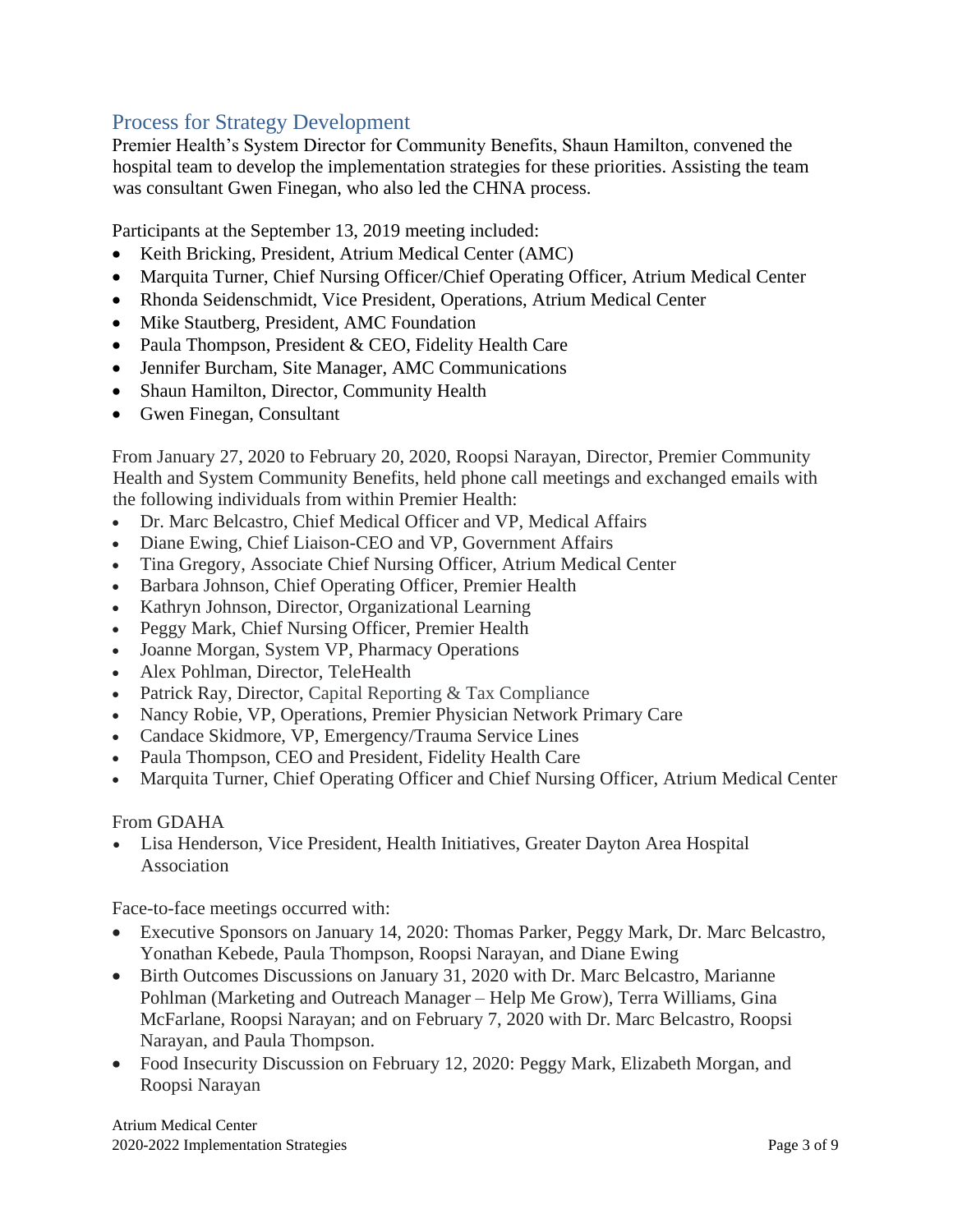A description of their proposed strategies follows below.

Description of Strategies

# **ACCESS TO CARE/SERVICES**

## **ER Virtual Care**

- **Sponsor:** Alex Pohlman, Director of Telehealth
- **Budget:** \$24,000 for first two carts and peripheral devices. \$12,000 for each site where services are expanded.
- **Metrics:** Number of new sites, number of residents served, reason for consultations, Emergency Department transfers/hospitalization rates, and patient and clinician satisfaction.
- **Health issue:** As nursing facilities are called upon to care for higher-acuity patients and drive better outcomes at a fraction of the cost of a hospitalization, systems are required that deliver quality physicians to the bedside at times of change of condition.
- **Intervention's goal:** The goal of the program is to facilitate early treatment of conditions, reduce emergency room transfers and hospitalizations, and reduce care costs for residents. The long-term plan is to expand ER Virtual Care to nursing facilities across our market and expand service offerings to include specialties such as neurology, wound care, and behavioral health.
- **Description:** Video consultation with a doctor can expedite evaluation or treatment for patients at nursing facilities or at home. ER Virtual Care uses real-time video and audio for an Emergency Medicine physician to treat a patient remotely. By removing geographical boundaries, the hospital can leverage available providers from a distance to provide support and treat patients. This telemedicine solution can help address unnecessary transfer of nursing home and assisted living residents to hospitals by allowing access to emergency medicine specialists for after hour and weekend coverage.
- **Background:** The closure of Good Samaritan Hospital led to an increased demand in services at MVH-North. Clinical and operational leadership identified an opportunity to leverage telemedicine and help treat patients that present with low acuity symptoms to expedite treatment and reduce wait times. Initial results on utilization and patient satisfaction were positive and expanded Premier Health's scope for inclusion of community partner facilities. Nursing facilities are challenged with caring for higher acuity patients. The service promotes Premier Health's mission in providing highest quality of care at the right time and right place.
- **Partners**: Miami Valley Emergency Specialists, SpringMeade Health Center, and Koester Pavilion.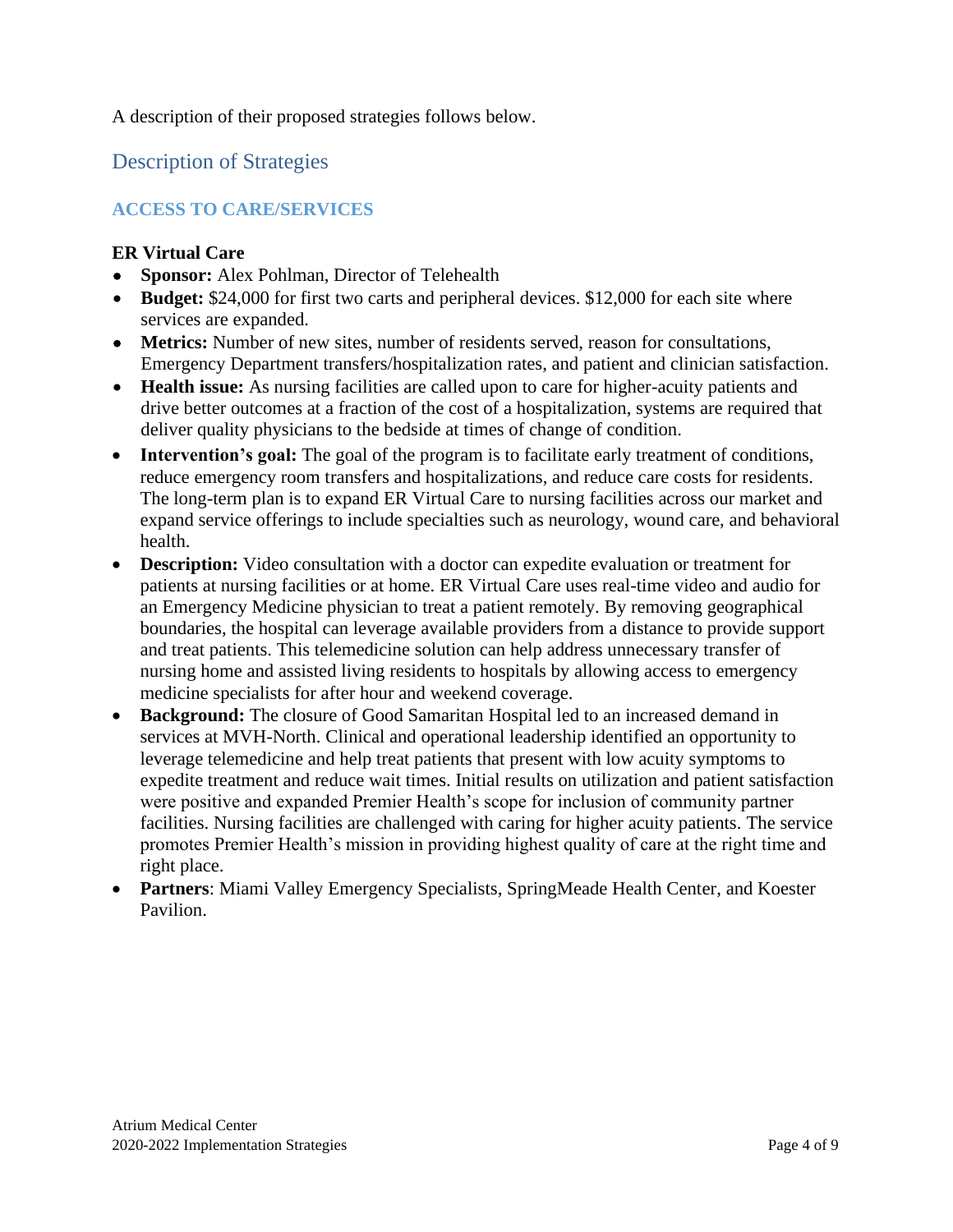## **Community Health Mobile Clinic**

- **Sponsor:** Roopsi Narayan, Director, Premier Community Health and System Community **Benefits**
- **Budget:** \$140,000 committed to the project for 3 years
- **Metrics:** Number of people served. Number of people connected to resources. Percent of people identified as 'at risk' and receiving follow-up.
- **Health issue:** Both urban and rural residents can experience obstacles to receiving medical care. A mobile clinic can travel to locations convenient for residents in underserved areas.
- **Intervention's goal:** The goal is to bring healthcare providers and services on a routine basis to underserved communities through the Premier Community Health Mobile Clinic program. The goal is to make quality healthcare accessible to such locations as Preble County and West Dayton by utilizing sites at nonprofit organizations, participating CVS pharmacies, and local schools.
- **Description:** The program utilizes medical providers who offer patients assessments, counseling, follow-up care, and referrals through the Premier Health online scheduling portal. The patients are provided blood pressure, cholesterol, blood glucose, A1c screenings, (all with immediate results) as well as flu shots administered by Premier Community Health nurses. The care will be documented in Epic allowing tracking of progress and providing access of their Mobile Clinic's visits to other providers as needed. Along with the health screenings results and counseling provided by the healthcare provider, the program also provides education through the Wellness department of take-home literature about chronic disease and healthy lifestyle alternatives. With this partnership, the program will provide approximately 700 hours of service, between November 2019 and December 2020 and projected 700 hours of service between 2021 and 2022, to the underserved community.
- **Background:** The Premier Community Health Mobile Clinic program has partnered with Wright State Physician Residents, Premier Health Urgent Care Centers, and a primary care physician from OneFifteen to provide accessible healthcare assessments, consultations and referrals to patients in the targeted areas. A new partnership with CVS enables the mobile clinic to provide services in locations where there is not a MinuteClinic available. There will be up to 10 CVS sites in Dayton and near Atrium Medical Center, where the mobile clinic can park and see patients. Schools will also offer a community location for the public and school staff.
- **Partners:** CVS Pharmacy locations in Germantown, Trotwood, New Lebanon, Eaton, and more; Dayton Salvation Army-Kroc Center; Gratis Fire Department; Madison Local Schools; Preble County Chamber of Commerce; Preble County Health Department; Preble Shawnee Schools; Premier Health Urgent Care Centers; Samaritan Behavioral Health Inc.; Valley View Local Schools; Somerville Community Church; Wright State Physicians; Help Me Grow; Tri-County North; Brookville Schools; Maxon Foundation; and Atrium Medical Center Foundation.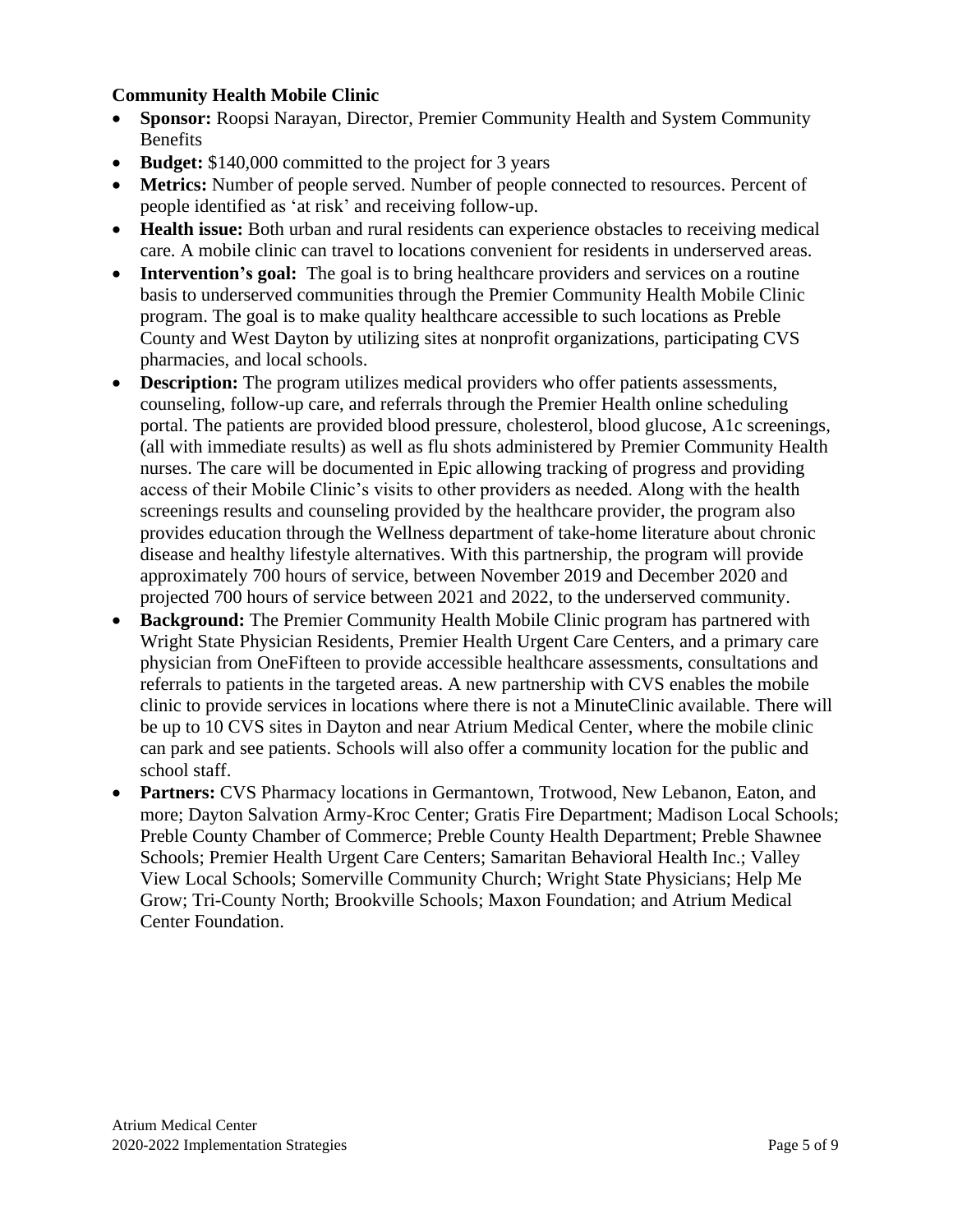# **ACCESS TO CARE/SERVICES AND CHRONIC DISEASE**

#### **Community Health Voucher Program**

- **Sponsor:** Roopsi Narayan, Director, Premier Community Health and System Community **Benefits**
- **Budget:** \$69,000 is projected for 2020-22 cycle for all hospitals within the Premier Health system, with \$13,000 allocated for Atrium Medical Center.
- **Metrics**: For the 3-year period, a projected 275 women system-wide will be served by the Community Health Voucher Program, with a goal to increase the numbers served. At Atrium Medical Center, the anticipated 50% increase would serve a total of 70 women. In 2019, the Atrium Medical Center Foundation approved a second type of funding for Premier Community Health clients that covers women residing in Warren, Butler, Preble, and Hamilton Counties. Prior to that, the Atrium Medical Center Foundation funds were restricted to women living in 5 zip codes. In 2019, 3 women out of 7 were able to receive coverage from Atrium Medical Center funds due to this change. It is expected that the number of clients who are eligible to receive services covered by the Atrium Medical Center Foundation will continue to rise due to this eligibility expansion.
- **Health issue:** This program supplements the State of Ohio's funding to encourage women to be screened for breast cancer and cervical cancer. It provides financial assistance to women who are not eligible for the State program, and it also covers diagnostic testing and biopsies.
- **Intervention's goal:** The mission of the voucher program is to provide financial assistance to detect breast and cervical cancers at the earliest stage to uninsured and under-insured community residents.
- **Description:** The following services are covered by this program: screening mammograms; diagnostic mammograms; breast ultrasounds; breast biopsy; surgical consult (breast); Pap tests; clinical breast exams; colposcopies; and educational materials.
- **Background:** This program is funded through the Atrium Medical Center Foundation and other community donations. Clients must be uninsured or underinsured (copayment, deductible, coinsurance) with income at or below 400% of Federal Poverty Level.
- **Partners**: Atrium Medical Center, Good Samaritan Hospital Foundation, Upper Valley Medical Center Foundations, Miami Valley Hospital Foundation (Help Her Fight), Kroger, Breast Cancer Foundation, and Kuhns Brothers.

# **INFANT MORTALITY**

#### **Healthcare COPE (Cost of Poverty Experience) Training**

- **Sponsor:** Marc Belcastro, D.O., Chief Medical Officer and VP, Medical Affairs
- **Budget:** \$51,644 for training across the system.
- **Metrics:** Pre-, post- and follow-on-surveys are administered to participants and volunteers to evaluate their perceptions of poverty. The pre- and post-surveys occur as people enter the event and then following the debrief. The follow-on survey is sent later.
- **Health issue:** Infant mortality for black infants in Montgomery County is disproportionately higher than for white infants. This is the fifth worse rate in Ohio. Prematurity accounts for 50% of the deaths of black infants. Maternal stress is a significant factor in premature labor, and black mothers face multiple stressors from daily encounters with racism. The lack of progress in the region to combat infant mortality leads to this deeper level of training for maternity nursing staff and hospital leaders.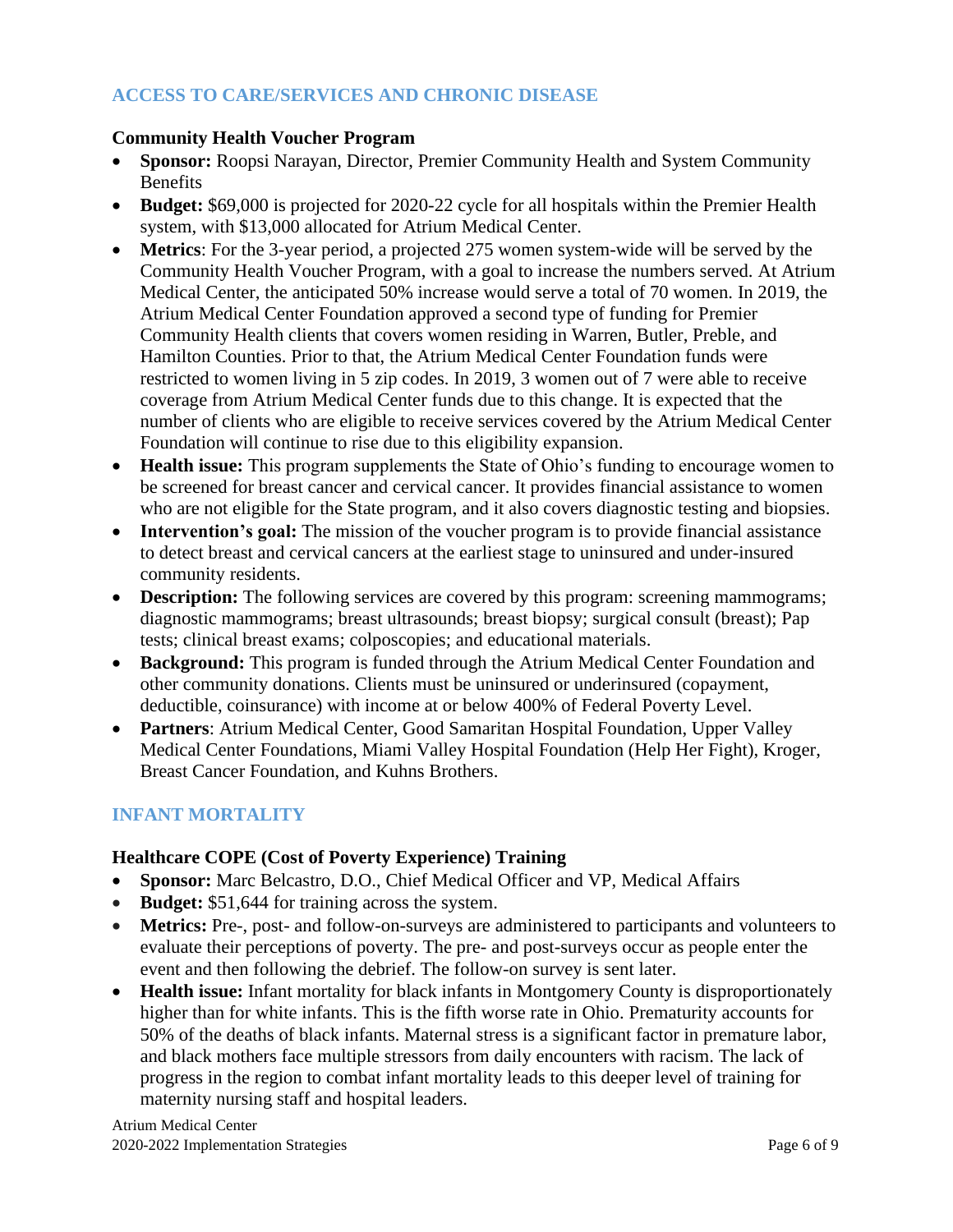- **Intervention's goal:** The goal is to improve interactions with low-income and minority families to ensure culturally appropriate and trauma-informed care is consistently delivered.
- **Description:** Participation deepens the understanding of the realities of poverty and implicit bias; improves professional approach and connections; develops practices to help bridge the health equity gap; and builds partnerships with the community to improve health outcomes. Ten COPE training sessions will involve 428 participants, of whom 85% will be nurses. The program started in January 2020 and concludes in April 2020. Premier Health currently has two trained COPE facilitators and the necessary equipment. Part of the program will be to train two more COPE facilitators.
- **Background:** COPE is a tool that helps hospitals build a culture and infrastructure to deliver care that is equitable for all patient populations. A Healthcare version is targeted for health professionals.
- **Partner:** Think Tank and Samaritan Behavioral Health Inc.

## **CHRONIC DISEASE AND HEALTHY BEHAVIORS**

#### **Barbershop Program**

- **Sponsor:** Roopsi Narayan, Director, Premier Community Health and System Community Benefits
- **Budget:** \$24,500 committed from Premier Health towards expansion of the program.
- **Metrics:** Expansion to two additional sites: Middletown and Miami County
- **Health issue:** There are health disparities, especially for chronic diseases, for the African-American community. According to the CDC, "new analysis shows that younger African Americans are living with or dying of many conditions typically found in white Americans at older ages. Chronic diseases and some of their risk factors may be silent or not diagnosed during these early years. Health differences are often due to economic and social conditions that are more common among African Americans than whites. For example, African American adults are more likely to report they cannot see a doctor because of cost."
- **Intervention's goal:** The goal is to increase awareness of chronic health conditions and to promote healthy lifestyle choices within the African-American community.
- **Description:** Partnering with the local health department, Public Health-Dayton & Montgomery County, will help to further expand services for the community. Barbers (and salon owners) have a close bond with their clients. They can serve as models of good health and/or help connect their clients to health services. The program provides free, voluntary, and convenient health screenings on Saturdays at the shops. Health fairs, events, and fun challenges also occur.
- **Background:** Premier Health developed the Barbershop Health Program, which now has 5 locations. Atrium Medical Center is interested in expanding to include one or more locations in the Hamilton and Middletown areas, along with expansion to Miami County for the Upper Valley Medical Center. The original 3 barbershops resulted in 249 screenings.
- **Partners:** Deeez Cuttz, Serenity Salon, Man Up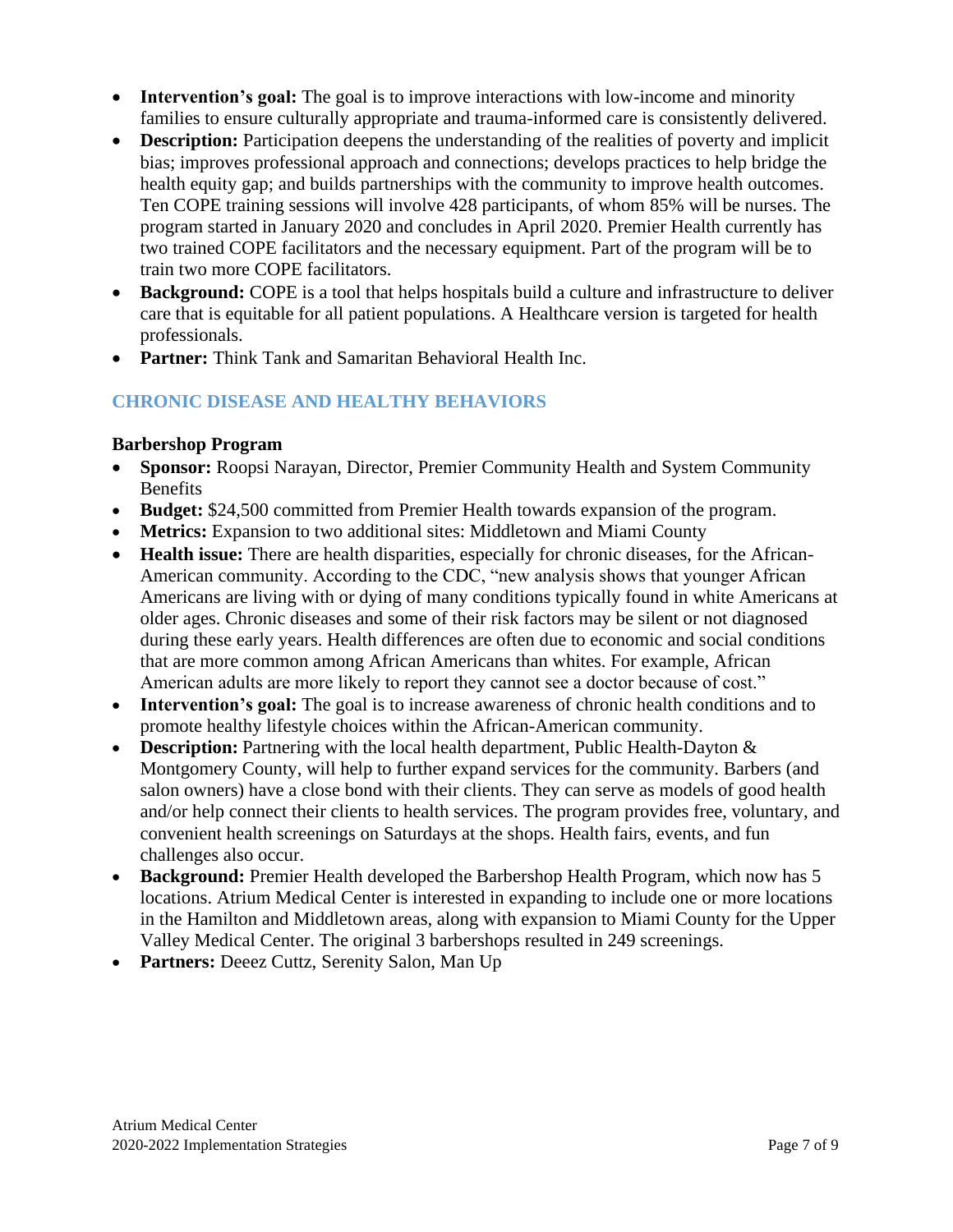## **The Daily Mile**

- **Sponsor:** Roopsi Narayan, Director, Premier Community Health and System Community **Benefits**
- **Budget:** \$9,750 initial investment. In-kind donated labor equivalent to 0.28 FTE each year for 3 years.
- **Metrics:** Expansion to at least two more school districts in the region
- **Health Issue:** Healthy Behaviors
- **Intervention's Goals:** The goal is to present physical activity as an important opportunity that shapes health, development and future physical activity behavior in children. Children will experience higher levels of fitness, lower body fat, and stronger bones and muscles with an increase in physical activity levels.
- **Description:** Regular physical activity also benefits the mental and social health of children. The Daily Mile is a wellness intervention developed in Scotland, designed to increase physical activity levels during the school day by encouraging children to participate in a jog or run, at their own pace – with walking kept to a minimum. The Daily Mile objectives coincide with Healthy People 2020 objectives — to target younger children through physical activity in childcare settings.
- **Background:** The Daily Mile currently influences physical activity behavior at four schools, positively affecting 340 students during the 2019-2020 school year. The Daily Mile was developed in 2012 and primarily featured in Scotland and England schools; however, its positive impact on the children resulted in participation from over 10,943 schools and nurseries worldwide and 2,309,784 students. Premier Health and the involved partners introduced the first Daily Mile pilot program in 2018. The pilot program resulted in a 52.7% participation rate in which 80% (of the students participating) demonstrated growth in their level of endurance. The success of The Daily Mile can be credited to the partnership between the organizations and the school's educators. Premier and the community agencies involved with the project continue to work to expand the program within local school districts.
- **Partners:** Dayton Children's Hospital; Public Health Dayton & Montgomery County; Five Rivers MetroParks; Centerville City School District; Miamisburg City School District; and Centerville-Washington Park District

# **SUBSTANCE ABUSE AND MENTAL HEALTH**

#### **PRESTO (PRomoting Engagement for Safe Training of Opioids)**

- **Sponsor:** Nancy Robie, Vice President, Operations, Premier Physician Network
- **Budget:** Annual in-kind donation of executive's time, equivalent to 0.04 FTE
- **Metrics:** Attract at least 38 primary care providers to participate in the research study. Their participation will help the researchers test and develop an efficient and effective protocol to guide other providers
- **Health issue:** Ohio is one of the state's hardest hit by the nation's opioid crisis. Ohio's rate of unintentional opioid overdose rate was nearly three times the U.S. average in 2017. According to the Ohio Department of Health, 80% of Ohioans who died from an overdose in 2016 had a history of opioid prescriptions.
- **Intervention's goal:** Premier Health will recruit system-wide to attract at least 38 of the 150 primary care providers that Wright State University will train in how to engage patients to taper down their opioid prescription use.